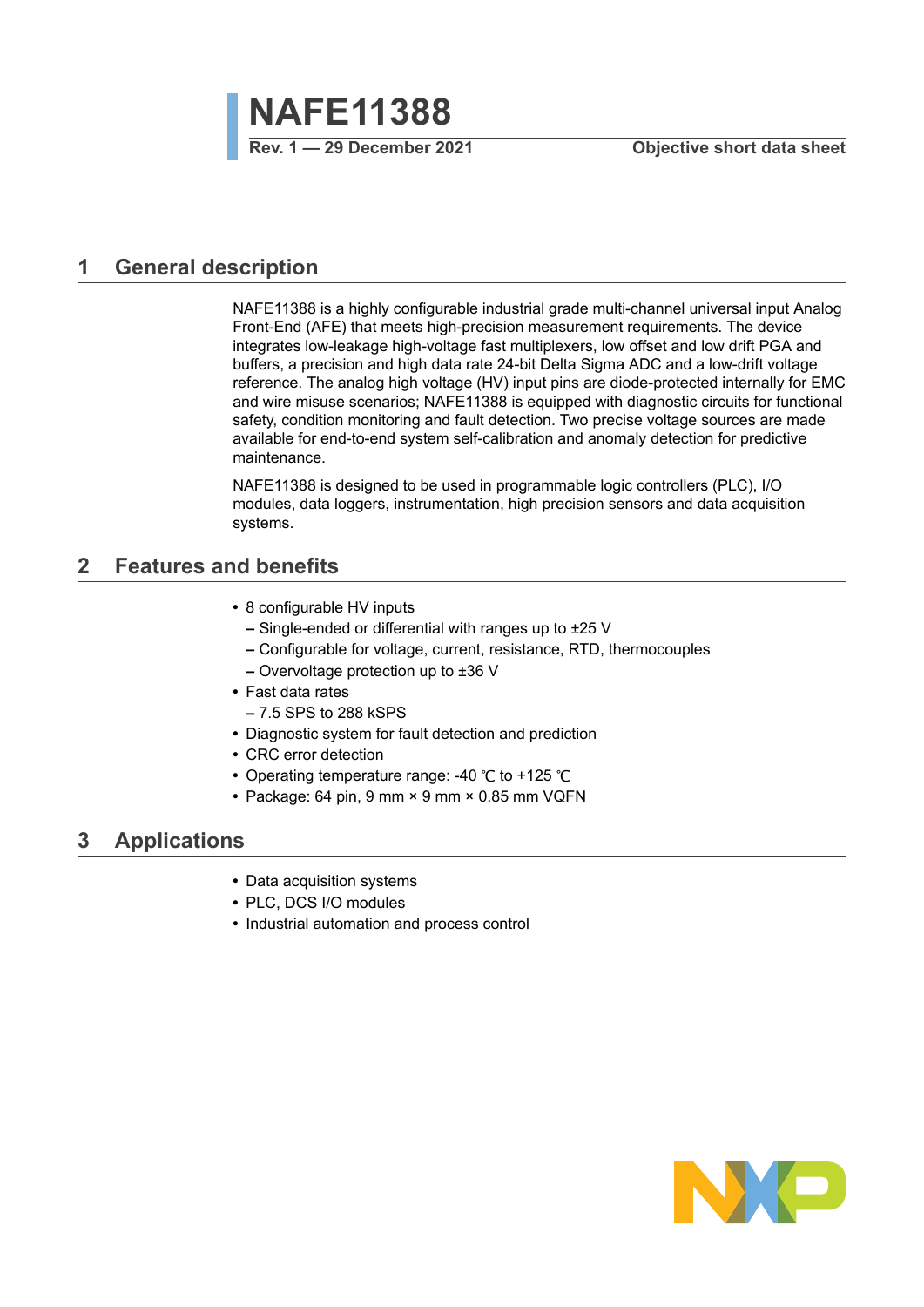# <span id="page-1-0"></span>**4 Ordering information**

| Table 1. Ordering information<br>Type number | <b>Package</b> |                                                                                                                                             |          |  |
|----------------------------------------------|----------------|---------------------------------------------------------------------------------------------------------------------------------------------|----------|--|
|                                              | <b>Name</b>    | <b>Description</b>                                                                                                                          | Version  |  |
| <b>NAFE11388</b>                             | HVQFN64        | thermal enhanced very thin quad flat package, no leads, dimple<br>wettable flank; 64 terminals, 0.5 mm pitch, 9 mm x 9 mm x 0.85 mm<br>body | SOT804-3 |  |

# <span id="page-1-1"></span>**5 Block diagram**

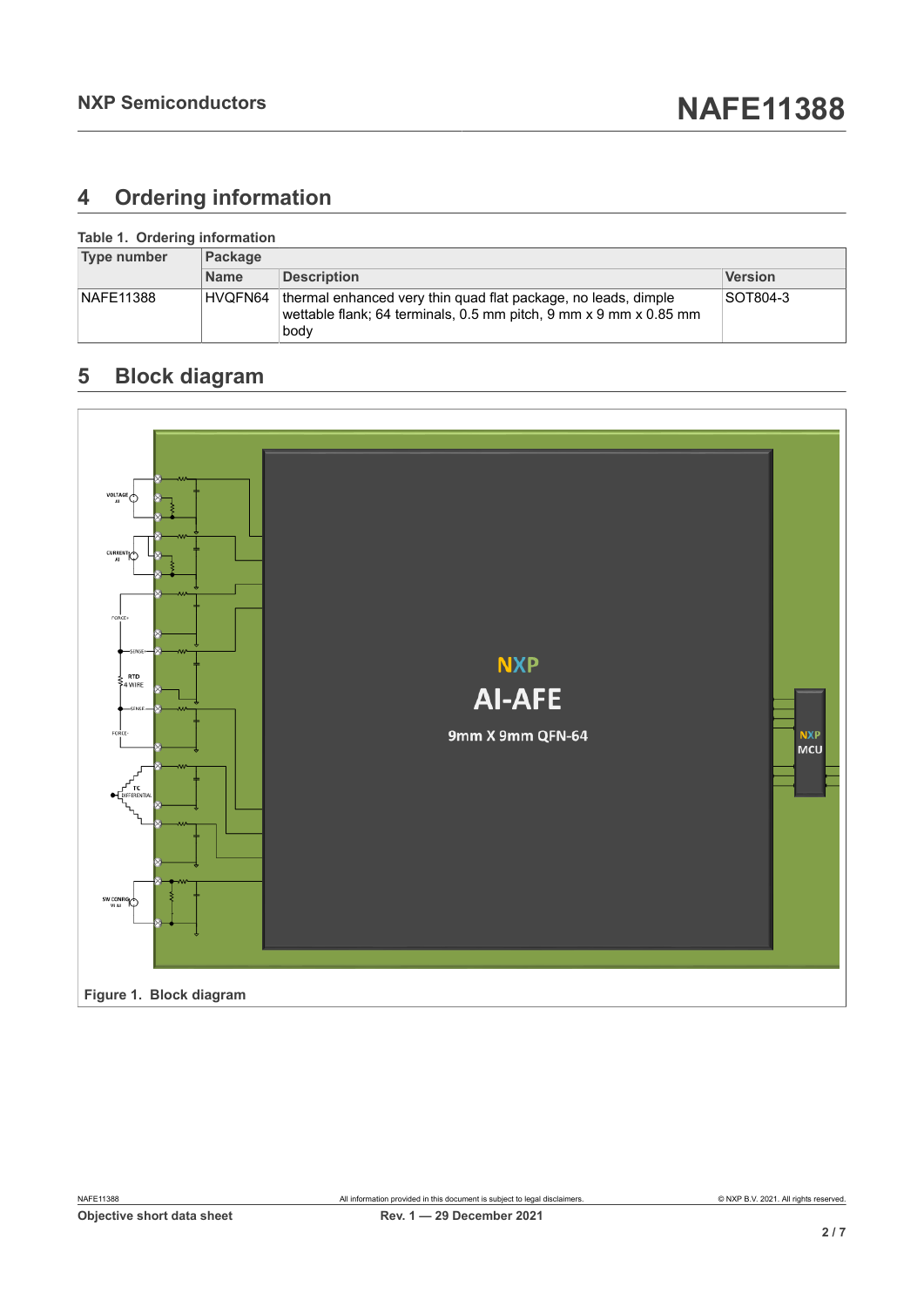# <span id="page-2-0"></span>**6 Package outline**

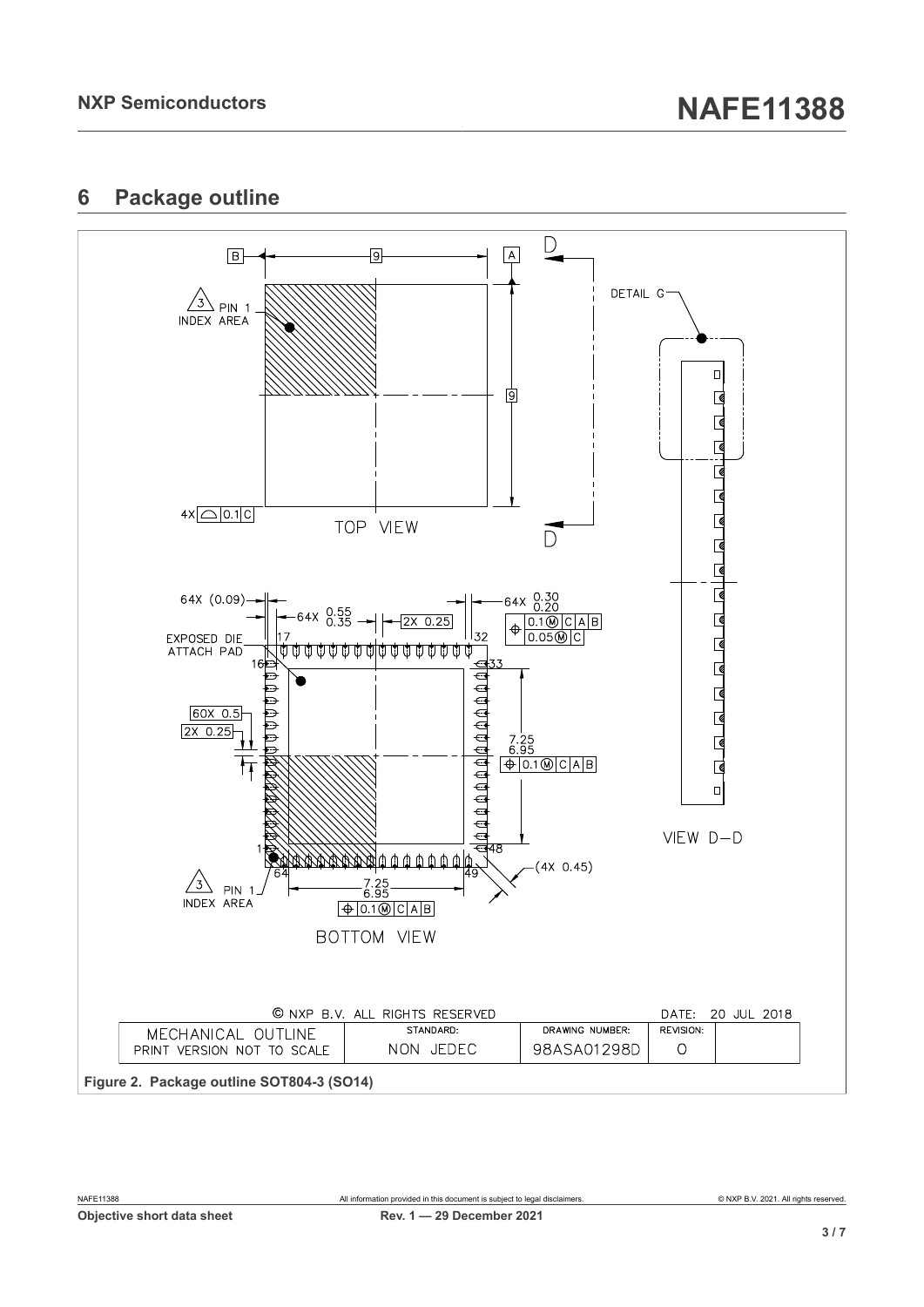

# <span id="page-3-0"></span>**7 Revision history**

#### **Table 2. Revision history**

| Document ID      | Release date | Data sheet status                                                          | Change notice | Supersedes                            |  |  |  |
|------------------|--------------|----------------------------------------------------------------------------|---------------|---------------------------------------|--|--|--|
| NAFE11388 v.1.0  | 20211229     | ∣Obiective short data sheet                                                |               |                                       |  |  |  |
| <b>NAFE11388</b> |              | All information provided in this document is subject to legal disclaimers. |               | © NXP B.V. 2021. All rights reserved. |  |  |  |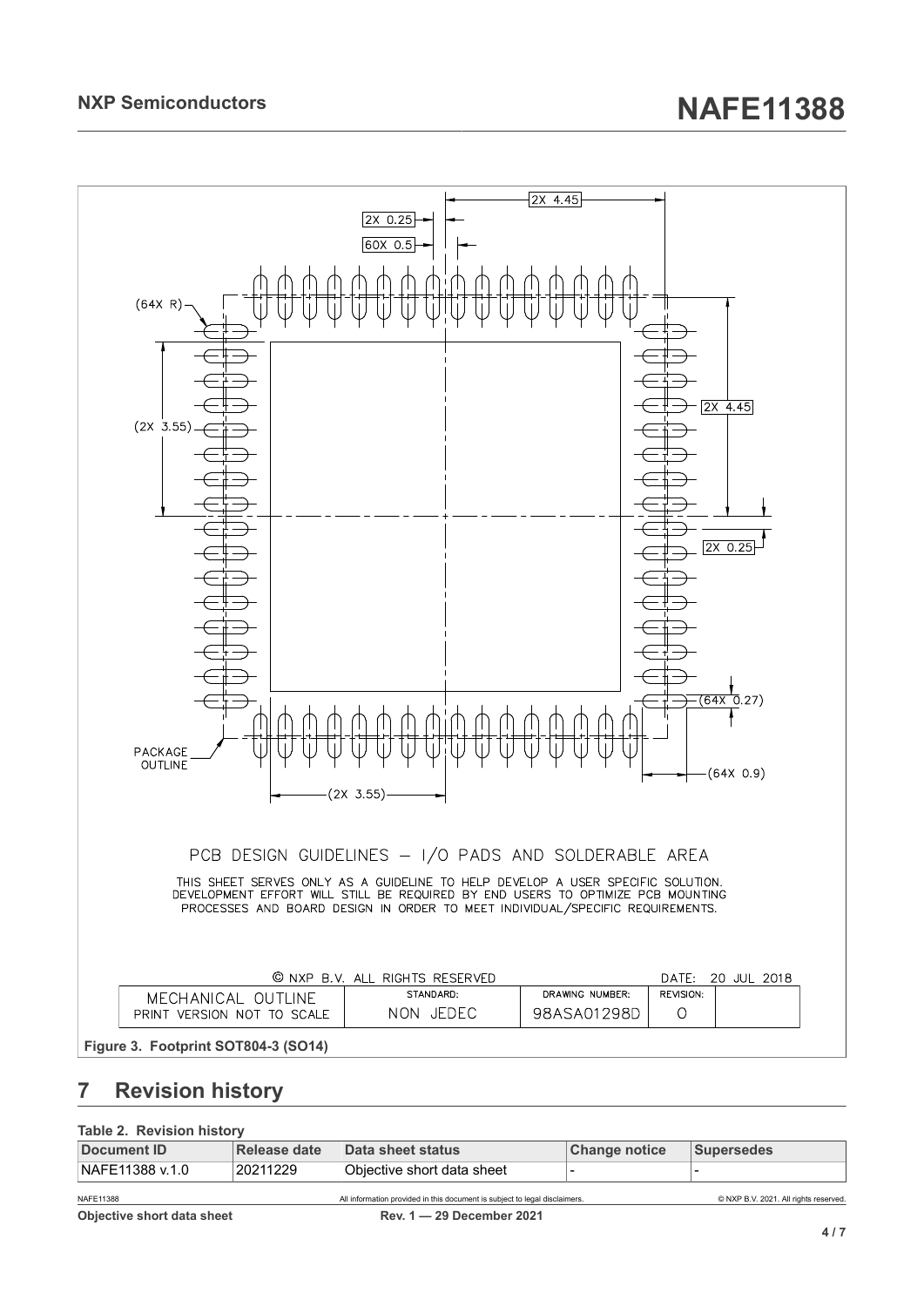## <span id="page-4-0"></span>**8 Legal information**

#### **8.1 Data sheet status**

| Document status <sup>[1][2]</sup> | Product status <sup>[3]</sup> | <b>Definition</b>                                                                        |
|-----------------------------------|-------------------------------|------------------------------------------------------------------------------------------|
| Objective [short] data sheet      | Development                   | This document contains data from the objective specification for product<br>development. |
| Preliminary [short] data sheet    | Qualification                 | This document contains data from the preliminary specification.                          |
| Product [short] data sheet        | Production                    | This document contains the product specification.                                        |

[1] Please consult the most recently issued document before initiating or completing a design.<br>[2] The term 'short data sheet' is explained in section "Definitions".

[2] The term 'short data sheet' is explained in section "Definitions".<br>[2] The term 'short data sheet' is explained in section "Definitions".

[3] The product status of device(s) described in this document may have changed since this document was published and may differ in case of multiple devices. The latest product status information is available on the Internet at URL http://www.nxp.com.

#### **8.2 Definitions**

**Draft** — A draft status on a document indicates that the content is still under internal review and subject to formal approval, which may result in modifications or additions. NXP Semiconductors does not give any representations or warranties as to the accuracy or completeness of information included in a draft version of a document and shall have no liability for the consequences of use of such information.

**Short data sheet** — A short data sheet is an extract from a full data sheet with the same product type number(s) and title. A short data sheet is intended for quick reference only and should not be relied upon to contain detailed and full information. For detailed and full information see the relevant full data sheet, which is available on request via the local NXP Semiconductors sales office. In case of any inconsistency or conflict with the short data sheet, the full data sheet shall prevail.

**Product specification** — The information and data provided in a Product data sheet shall define the specification of the product as agreed between NXP Semiconductors and its customer, unless NXP Semiconductors and customer have explicitly agreed otherwise in writing. In no event however, shall an agreement be valid in which the NXP Semiconductors product is deemed to offer functions and qualities beyond those described in the Product data sheet.

#### **8.3 Disclaimers**

**Limited warranty and liability** — Information in this document is believed to be accurate and reliable. However, NXP Semiconductors does not give any representations or warranties, expressed or implied, as to the accuracy or completeness of such information and shall have no liability for the consequences of use of such information. NXP Semiconductors takes no responsibility for the content in this document if provided by an information source outside of NXP Semiconductors.

In no event shall NXP Semiconductors be liable for any indirect, incidental, punitive, special or consequential damages (including - without limitation lost profits, lost savings, business interruption, costs related to the removal or replacement of any products or rework charges) whether or not such damages are based on tort (including negligence), warranty, breach of contract or any other legal theory.

Notwithstanding any damages that customer might incur for any reason whatsoever, NXP Semiconductors' aggregate and cumulative liability towards customer for the products described herein shall be limited in accordance with the Terms and conditions of commercial sale of NXP Semiconductors.

**Right to make changes** — NXP Semiconductors reserves the right to make changes to information published in this document, including without limitation specifications and product descriptions, at any time and without notice. This document supersedes and replaces all information supplied prior to the publication hereof.

**Suitability for use** — NXP Semiconductors products are not designed, authorized or warranted to be suitable for use in life support, life-critical or safety-critical systems or equipment, nor in applications where failure or malfunction of an NXP Semiconductors product can reasonably be expected to result in personal injury, death or severe property or environmental damage. NXP Semiconductors and its suppliers accept no liability for inclusion and/or use of NXP Semiconductors products in such equipment or applications and therefore such inclusion and/or use is at the customer's own risk.

**Applications** — Applications that are described herein for any of these products are for illustrative purposes only. NXP Semiconductors makes no representation or warranty that such applications will be suitable for the specified use without further testing or modification.

Customers are responsible for the design and operation of their applications and products using NXP Semiconductors products, and NXP Semiconductors accepts no liability for any assistance with applications or customer product design. It is customer's sole responsibility to determine whether the NXP Semiconductors product is suitable and fit for the customer's applications and products planned, as well as for the planned application and use of customer's third party customer(s). Customers should provide appropriate design and operating safeguards to minimize the risks associated with their applications and products.

NXP Semiconductors does not accept any liability related to any default, damage, costs or problem which is based on any weakness or default in the customer's applications or products, or the application or use by customer's third party customer(s). Customer is responsible for doing all necessary testing for the customer's applications and products using NXP Semiconductors products in order to avoid a default of the applications and the products or of the application or use by customer's third party customer(s). NXP does not accept any liability in this respect.

**Limiting values** — Stress above one or more limiting values (as defined in the Absolute Maximum Ratings System of IEC 60134) will cause permanent damage to the device. Limiting values are stress ratings only and (proper) operation of the device at these or any other conditions above those given in the Recommended operating conditions section (if present) or the Characteristics sections of this document is not warranted. Constant or repeated exposure to limiting values will permanently and irreversibly affect the quality and reliability of the device.

**Terms and conditions of commercial sale** — NXP Semiconductors products are sold subject to the general terms and conditions of commercial sale, as published at http://www.nxp.com/profile/terms, unless otherwise agreed in a valid written individual agreement. In case an individual agreement is concluded only the terms and conditions of the respective agreement shall apply. NXP Semiconductors hereby expressly objects to applying the customer's general terms and conditions with regard to the purchase of NXP Semiconductors products by customer.

**No offer to sell or license** — Nothing in this document may be interpreted or construed as an offer to sell products that is open for acceptance or the grant, conveyance or implication of any license under any copyrights, patents or other industrial or intellectual property rights.

**Objective short data sheet Rev. 1 — 29 December 2021**

All information provided in this document is subject to legal disclaimers. **Example 1998** CO21. All rights reserved.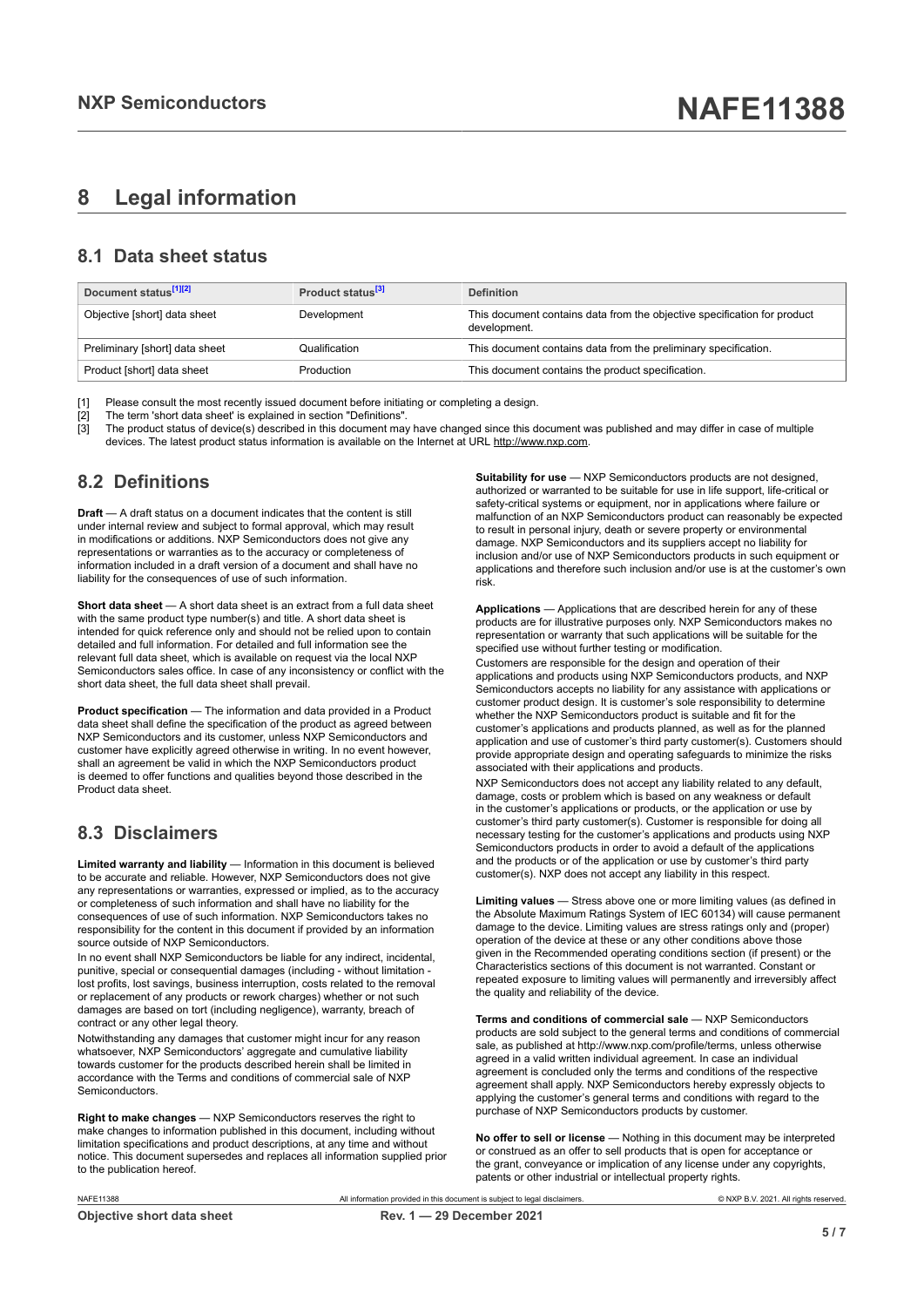# **NXP Semiconductors NAFE11388**

**Quick reference data** — The Quick reference data is an extract of the product data given in the Limiting values and Characteristics sections of this document, and as such is not complete, exhaustive or legally binding.

**Export control** — This document as well as the item(s) described herein may be subject to export control regulations. Export might require a prior authorization from competent authorities.

**Suitability for use in non-automotive qualified products** — Unless this data sheet expressly states that this specific NXP Semiconductors product is automotive qualified, the product is not suitable for automotive use. It is neither qualified nor tested in accordance with automotive testing or application requirements. NXP Semiconductors accepts no liability for inclusion and/or use of non-automotive qualified products in automotive equipment or applications.

In the event that customer uses the product for design-in and use in automotive applications to automotive specifications and standards, customer (a) shall use the product without NXP Semiconductors' warranty of the product for such automotive applications, use and specifications, and (b) whenever customer uses the product for automotive applications beyond NXP Semiconductors' specifications such use shall be solely at customer's own risk, and (c) customer fully indemnifies NXP Semiconductors for any liability, damages or failed product claims resulting from customer design and use of the product for automotive applications beyond NXP Semiconductors' standard warranty and NXP Semiconductors' product specifications.

**Translations** — A non-English (translated) version of a document is for reference only. The English version shall prevail in case of any discrepancy between the translated and English versions.

**Security** — Customer understands that all NXP products may be subject to unidentified vulnerabilities or may support established security standards or specifications with known limitations. Customer is responsible for the design and operation of its applications and products throughout their lifecycles to reduce the effect of these vulnerabilities on customer's applications and products. Customer's responsibility also extends to other open and/or proprietary technologies supported by NXP products for use in customer's applications. NXP accepts no liability for any vulnerability. Customer should regularly check security updates from NXP and follow up appropriately. Customer shall select products with security features that best meet rules, regulations, and standards of the intended application and make the ultimate design decisions regarding its products and is solely responsible for compliance with all legal, regulatory, and security related requirements concerning its products, regardless of any information or support that may be provided by NXP.

NXP has a Product Security Incident Response Team (PSIRT) (reachable at [PSIRT@nxp.com](mailto:PSIRT@nxp.com)) that manages the investigation, reporting, and solution release to security vulnerabilities of NXP products.

#### **8.4 Trademarks**

Notice: All referenced brands, product names, service names, and trademarks are the property of their respective owners. **NXP** — wordmark and logo are trademarks of NXP B.V.